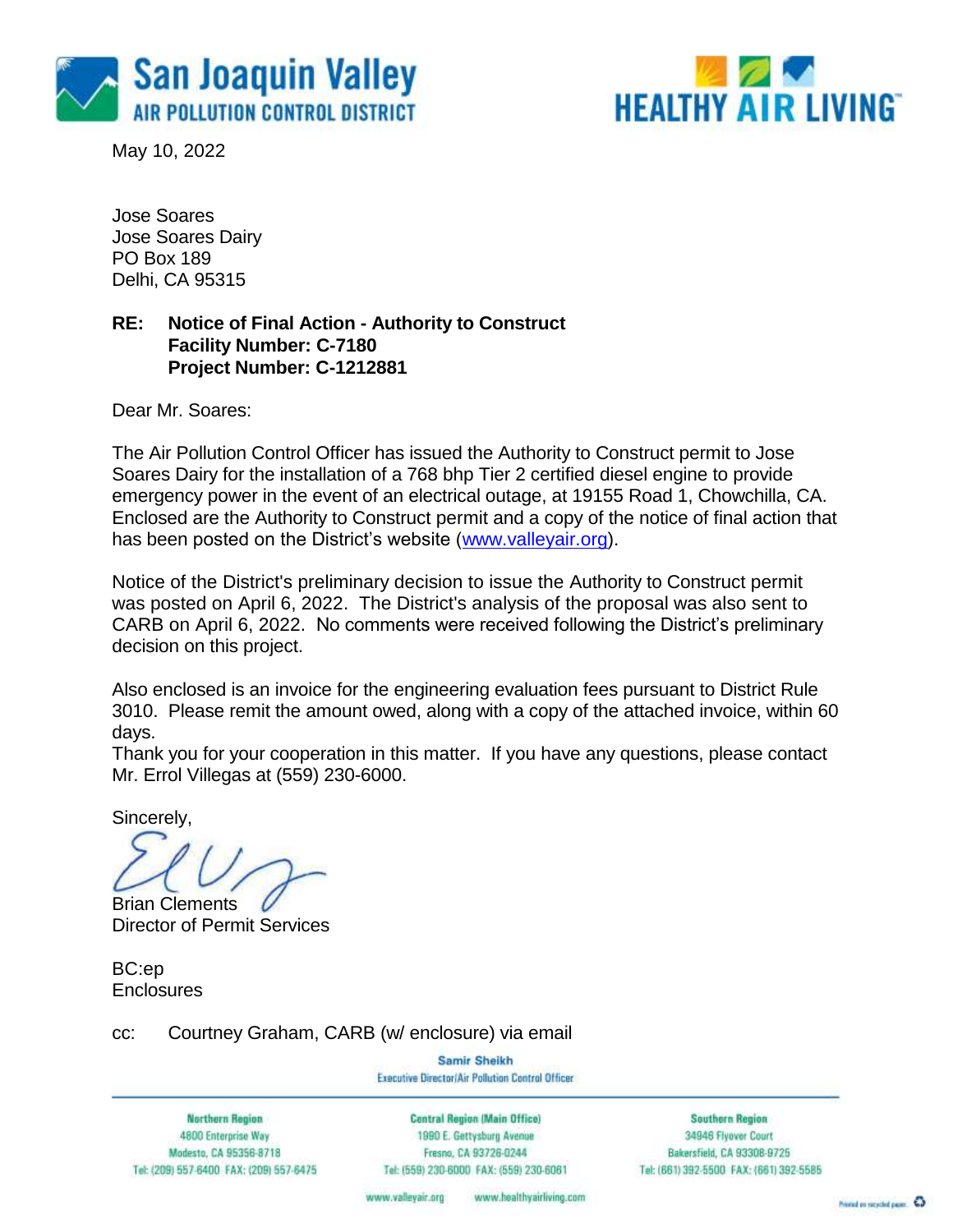



Facility # C-7180 JOSE SOARES DAIRY 12852 ROAD 9 MADERA, CA 93637

# AUTHORITY TO CONSTRUCT (ATC)

### QUICK START GUIDE

- 1. Pay Invoice: Please pay enclosed invoice before due date.
- 2. Fully Understand ATC: Make sure you understand ALL conditions in the ATC prior to construction, modification and/or operation.
- 3. Follow ATC: You must construct, modify and/or operate your equipment as specified on the ATC. Any unspecified changes may require a new ATC.
- 4. Notify District: You must notify the District's Compliance Department, at the telephone numbers below, upon start-up and/or operation under the ATC. Please record the date construction or modification commenced and the date the equipment began operation under the ATC. You may NOT operate your equipment until you have notified the District's Compliance Department. A startup inspection may be required prior to receiving your Permit to Operate.
- 5. Source Test: Schedule and perform any required source testing. See http://www.valleyair.org/busind/comply/source\_testing.htm for source testing resources.
- 6. Maintain Records: Maintain all records required by ATC. Records are reviewed during every inspection (or upon request) and must be retained for at least 5 years. Sample record keeping forms can be found at http://www.valleyair.org/busind/comply/compliance\_forms.htm.

By operating in compliance, you are doing your part to improve air quality for all Valley residents.

#### For assistance, please contact District Compliance staff at any of the telephone numbers listed below.

**Northern Region** 4800 Enterprise Way Modesto, CA 95356-8718 Tel: (209) 557-6400 FAX: (209) 557-6475

**Samir Sheikh Executive Director/Air Pollution Control Officer** 

**Central Region (Main Office)** 1990 E. Gettysburg Avenue Fresno, CA 93726-0244 Tel: (559) 230-6000 FAX: (559) 230-6061

**Southern Region** 34946 Flyover Court Bakersfield, CA 93308-9725 Tel: (661) 392-5500 FAX: (661) 392-5585

www.valleyair.org www.healthyairliving.com

Printed on recycled paper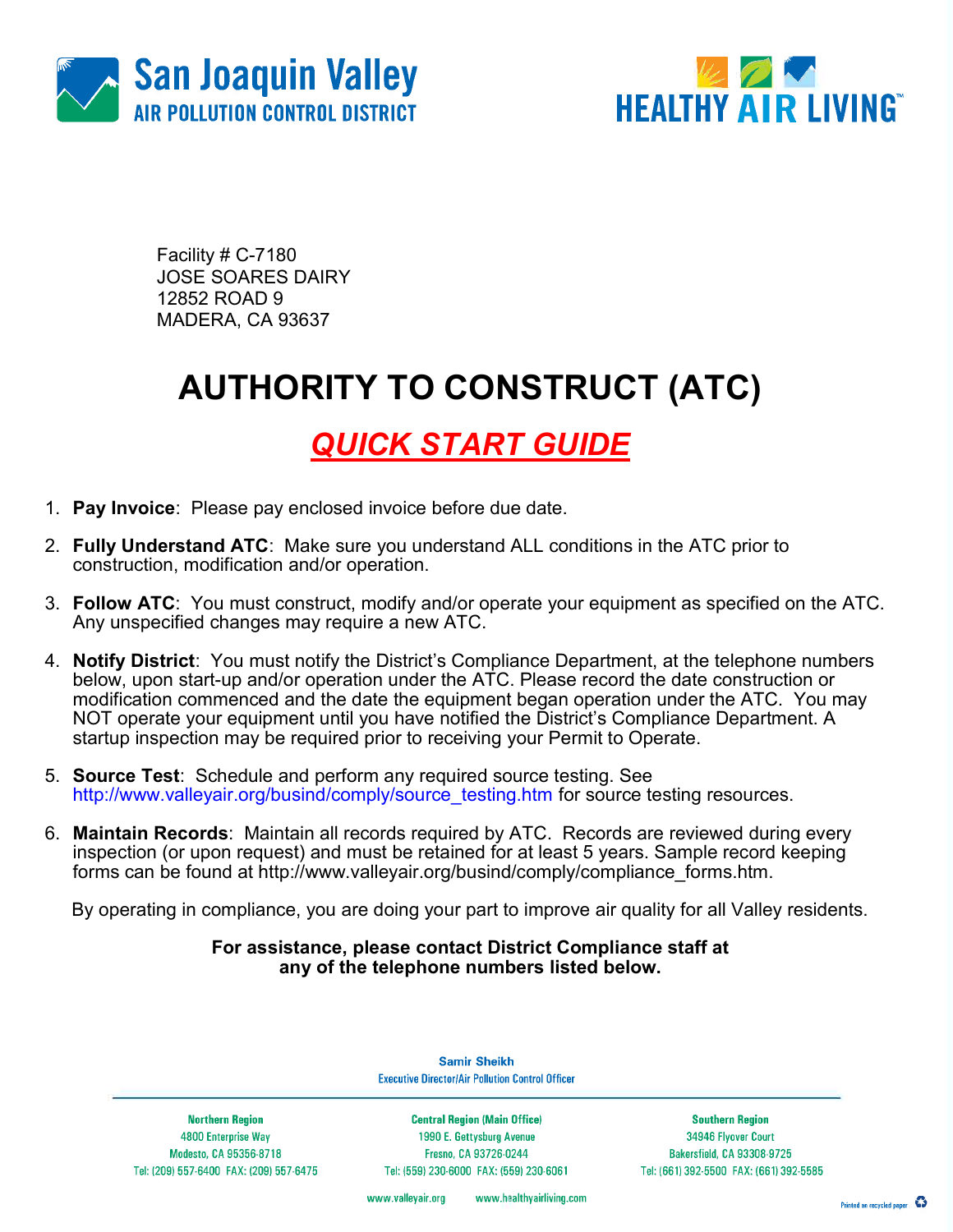



# AUTHORITY TO CONSTRUCT

PERMIT NO: C-7180-11-0 ISSUANCE DATE: 05/10/2022

| <b>LEGAL OWNER OR OPERATOR: JOSE SOARES DAIRY</b> |                  |
|---------------------------------------------------|------------------|
| <b>MAILING ADDRESS:</b>                           | 12852 ROAD 9     |
|                                                   | MADERA, CA 93637 |
|                                                   |                  |

LOCATION: 19155 ROAD 1

CHOWCHILLA, CA

#### EQUIPMENT DESCRIPTION:

768 BHP (INTERMITTENT) VOLVO MODEL TAD1642GE TIER 2 CERTIFIED DIESEL-FIRED EMERGENCY STANDBY IC ENGINE POWERING AN ELECTRICAL GENERATOR

### CONDITIONS

- 1. Upon presentation of appropriate credentials, a permittee shall allow an authorized representative of the District to enter the permittee's premises where a permitted source is located or emissions related activity is conducted, or where records must be kept under condition of the permit. [District Rule 1070]
- 2. Upon presentation of appropriate credentials, a permittee shall allow an authorized representative of the District to have access to and copy, at reasonable times, any records that must be kept under the conditions of the permit. [District Rule 1070]
- 3. This permit does not authorize the violation of any conditions established for this facility in the Conditional Use Permit (CUP), Special Use Permit (SUP), Site Approval, Site Plan Review (SPR), or other approval documents issued by a local, state, or federal agency. [Public Resources Code 21000-21177: California Environmental Quality Act]
- 4. No air contaminant shall be released into the atmosphere which causes a public nuisance. [District Rule 4102]
- 5. No air contaminant shall be discharged into the atmosphere for a period or periods aggregating more than three minutes in any one hour which is as dark as, or darker than, Ringelmann 1 or 20% opacity. [District Rule 4101]
- 6. Particulate matter emissions shall not exceed 0.1 grains/dscf in concentration. [District Rule 4201]
- 7. This IC engine shall only be used for the growing and harvesting of crops or the raising of fowl or animals for the primary purpose of making a profit, providing a livelihood, or conducting agricultural research or instruction by an educational institution. [District Rules 4701 and 4702, and 17 CCR 93115]

#### CONDITIONS CONTINUE ON NEXT PAGE

YOU MUST NOTIFY THE DISTRICT COMPLIANCE DIVISION AT (559) 230-5950 WHEN CONSTRUCTION IS COMPLETED AND PRIOR TO OPERATING THE EQUIPMENT OR MODIFICATIONS AUTHORIZED BY THIS AUTHORITY TO CONSTRUCT. This is NOT a PERMIT TO OPERATE. Approval or denial of a PERMIT TO OPERATE will be made after an inspection to verify that the equipment has been constructed in accordance with the approved plans, specifications and conditions of this Authority to Construct, and to determine if the equipment can be operated in compliance with all Rules and Regulations of the San Joaquin Valley Unified Air Pollution Control District. Unless construction has commenced pursuant to Rule 2050, this Authority to Construct shall expire and application shall be cancelled two years from the date of issuance. The applicant is responsible for complying with all laws, ordinances and regulations of all other governmental agencies which may pertain to the above equipment.

Samir Sheikh, Executive Director / APCO

 $\cup$ 

Brian Clements, Director of Permit Services C-7180-11-0 : May 10 2022 8:01AM -- PINEDAE : Joint Inspection NOT Required

Central Regional Office • 1990 E. Gettysburg Ave. • Fresno, CA 93726 • (559) 230-5900 • Fax (559) 230-6061